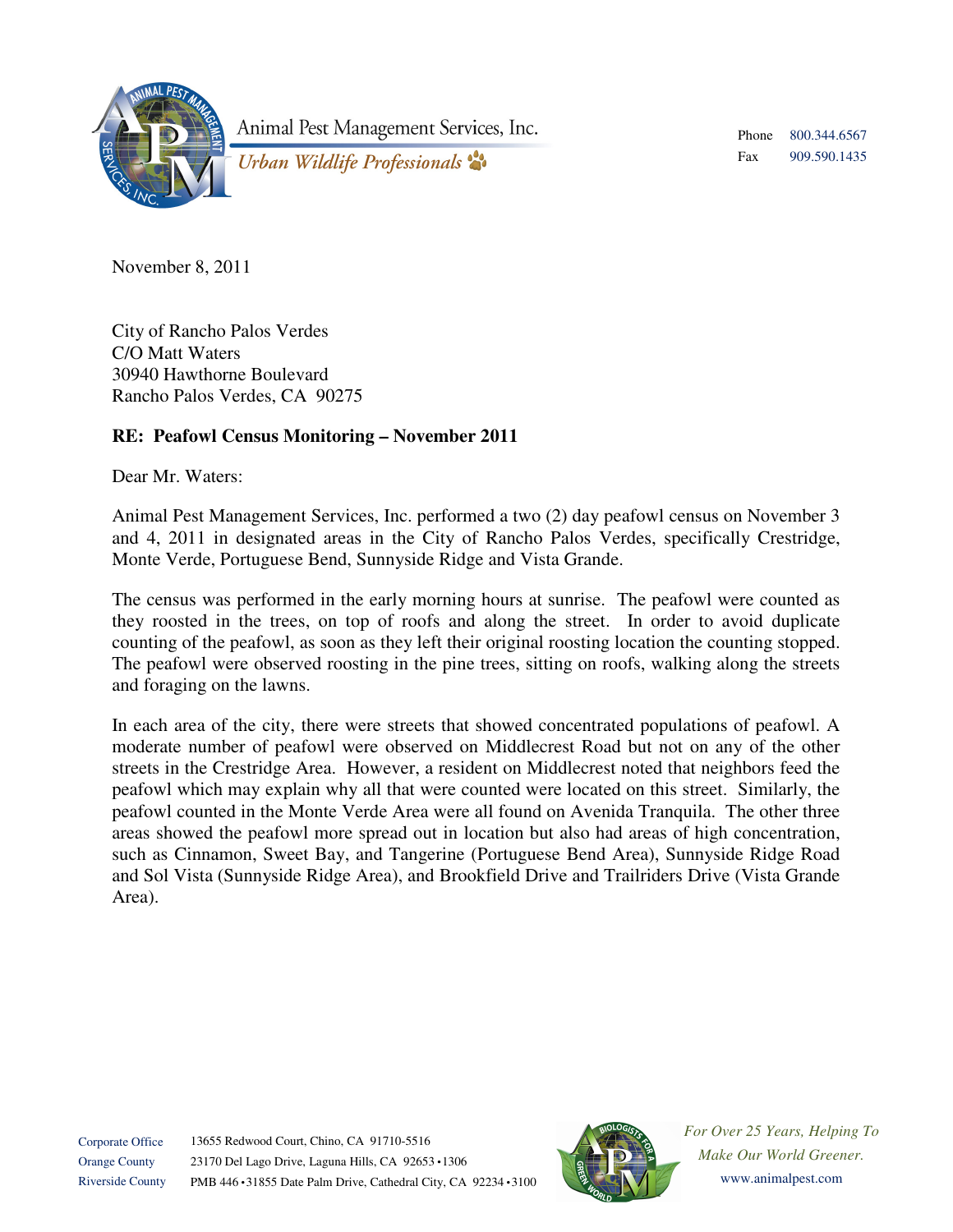| <b>CRESTRIDGE AREA</b>       |                             |               |                             |               |
|------------------------------|-----------------------------|---------------|-----------------------------|---------------|
|                              | Nov. 3, 2011                |               | Nov. 4, 2011                |               |
| <b>Weather Conditions</b>    | <b>Clear</b>                |               | Rain                        |               |
|                              | # of Peafowl                |               | # of Peafowl                |               |
| <b>Street Name</b>           | <b>Male</b>                 | <b>Female</b> | <b>Male</b>                 | <b>Female</b> |
| Meadowdale Lane              |                             |               |                             |               |
| Middlecrest Road             | $\overline{c}$              | 11            | $\mathcal{D}_{\mathcal{A}}$ | 12            |
| Oceanridge Drive             |                             |               |                             |               |
| Scotwood Drive               |                             | ∩             |                             |               |
| Seaside Heights Drive        |                             | ∩             |                             |               |
| <b>Whitecliff Drive</b>      |                             |               |                             |               |
| <b>Whitley Collins Drive</b> |                             |               |                             |               |
|                              | $\mathcal{D}_{\mathcal{L}}$ | 11            | $\mathcal{P}$               | 12            |
| <b>Totals</b>                |                             |               |                             |               |

| <b>MONTE VERDE AREA</b>   |              |               |              |               |  |
|---------------------------|--------------|---------------|--------------|---------------|--|
|                           | Nov. 3, 2011 |               | Nov. 4, 2011 |               |  |
| <b>Weather Conditions</b> | <b>Clear</b> |               | Rain         |               |  |
|                           | # of Peafowl |               | # of Peafowl |               |  |
| <b>Street Name</b>        | <b>Male</b>  | <b>Female</b> | <b>Male</b>  | <b>Female</b> |  |
|                           |              |               |              |               |  |
| Avenida Tranquila         |              |               |              |               |  |
|                           |              |               |              |               |  |
| <b>Totals</b>             |              |               |              |               |  |

| <b>PORTUGUESE BEND AREA</b> |                |               |              |               |  |
|-----------------------------|----------------|---------------|--------------|---------------|--|
|                             | Nov. 3, 2011   |               | Nov. 4, 2011 |               |  |
| <b>Weather Conditions</b>   | <b>Clear</b>   |               | Rain         |               |  |
|                             | # of Peafowl   |               | # of Peafowl |               |  |
| <b>Street Name</b>          | <b>Male</b>    | <b>Female</b> | <b>Male</b>  | <b>Female</b> |  |
| Cinnamon Lane               | 2              | 5             | 2            |               |  |
| Clove Tree                  |                |               |              | $\mathcal{D}$ |  |
| Kumquat                     |                | 6             | 3            |               |  |
| Pepper Tree Drive           | $\mathfrak{D}$ | $\Omega$      |              |               |  |
| Sweet Bay Road              |                | 17            |              | 19            |  |
| Tangerine                   | 3              |               |              |               |  |
|                             | 15             | 29            | 17           | 33            |  |
| <b>Totals</b>               |                |               | 50           |               |  |

| <b>SUNNYSIDE RIDGE AREA</b> |              |               |              |               |
|-----------------------------|--------------|---------------|--------------|---------------|
|                             | Nov. 3, 2011 |               | Nov. 4, 2011 |               |
| <b>Weather Conditions</b>   | <b>Clear</b> |               | Rain         |               |
|                             | # of Peafowl |               | # of Peafowl |               |
| <b>Street Name</b>          | <b>Male</b>  | <b>Female</b> | <b>Male</b>  | <b>Female</b> |
| Sol Vista Lane              |              |               |              | 14            |
| Sunnyside Ridge Road        |              |               |              |               |
|                             |              |               |              | 17            |
| <b>Totals</b>               |              |               | 25           |               |